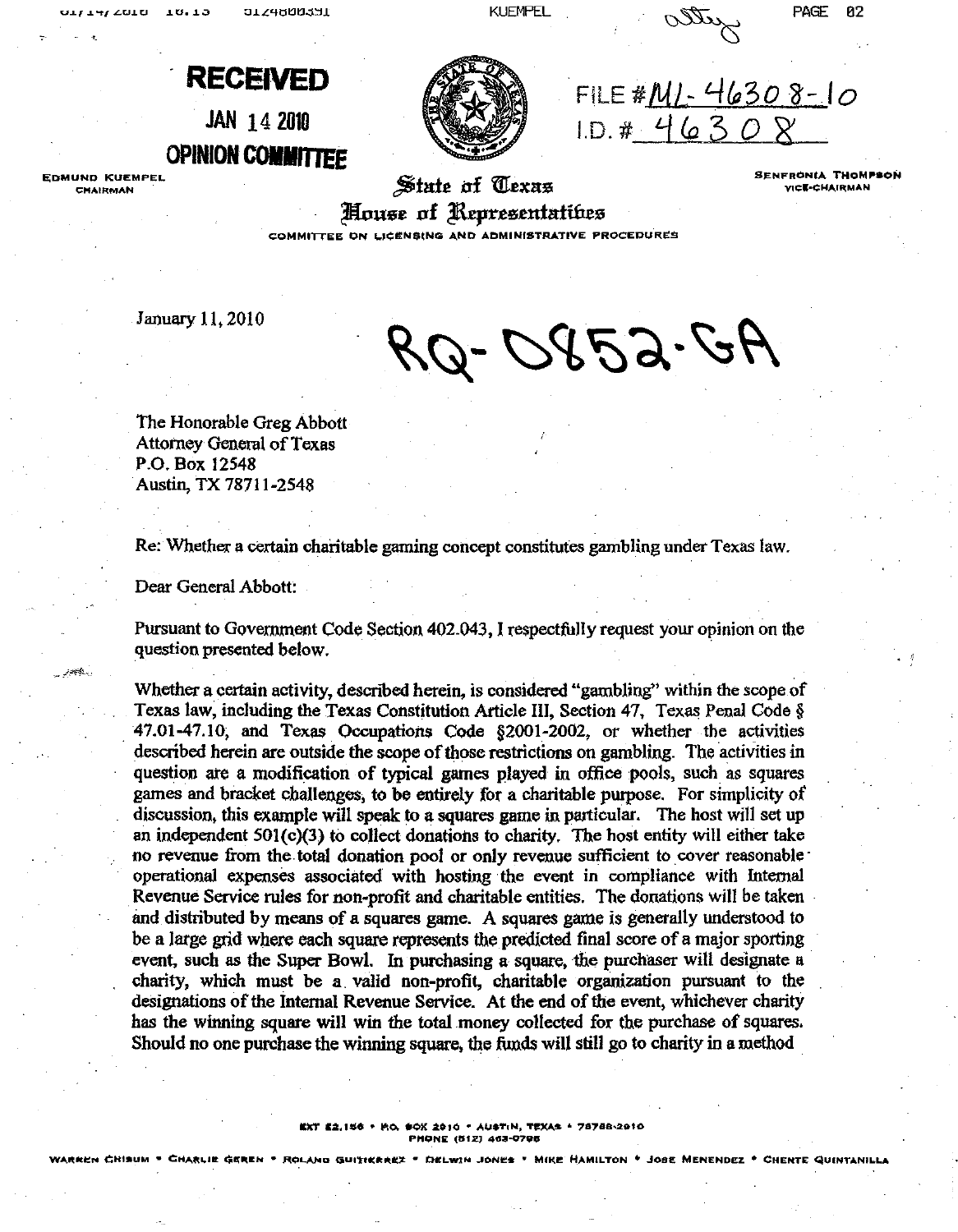**EDMUND KUEMPEL**<br>CHAIRMAN



### **EXAMPLE 201 CHAIRMAN CHAIRMAN CHAIRMAN CHAIRMAN CHAIRMAN**

**SENFRONIA THOMPSON**<br>VICE-CHAIRMAN

# House of Representatibes

**COMMITTEE ON LICENSING AND ADMINISTRATIVE PROCEDURES** 

to be determined, but likely an equal division of funds between all potentially winning charities. Those people purchasing squares stand to have no gain from the contest, other than designating the charity to win the award. The purchasing system will not allow charities to purchase squares, nor .would it allow the principals of charities to purchase squares. Therefore, the pool of donors arid the pool of potential winners will be entirely bifurcated.

. As noted previously, the relevant statutes are the Texas Penal Code § 47.01-47.10 and Texas Occupations Code §2001-2002. The Occupation Code sections do not apply, as this activity is neither a raffle nor bingo per the definitions in those sections, and the general interpretation of those statutes has been very narrow. This leaves the Penal Code as the most likely source of statutory analysis fot this activity. § 47.02 defines gambling as someone who "makes a bet on the partial or final result of a game or contest or on the . performance of a participant in a game or contest;" with similar application to political elections or appointments or activities, or activities including playing and betting for "money or other things of value any game played with cards, dice, balls, or any other gambling device." A bet is defined earlier in § 47.01 as "an agreement to win or lose something of value solely or partially by chance" and excludes insurance, certain contests of skill, and carnival games with low value prizes. A "gambling device" is basically any machine that facilitates a game of chance or a combination of chance and skill. The offence of "gambling" has an affirmative defense if the gambling Was in. a private place (i.e. a residence, and specifically excluding pubs, taverns, restaurants, etc.), no person received any economic benefit. other than personal winnings, and the risk of losing or winning was the same for all participants.

Based on the full text of the Penal Code, it is clear no exemptions directly apply to this concept. However, in expanding the defined terms, the offense of gambling is: "Making an agreement to win or lose something of value solely or partially by chance on the partial or final result of a game or contest or on the performance of a participant in a game or contest." In applying this definition to the activity at hand, none of the participants are winning or losing anything of value; they are all making a conscious donation to a major charity. The charities are making an agreement to potentially win something of value, but none are actually losing anything of value, so long as the bright . line is kept between the donors and donees, or the participants and charities.

The Attorney General's Office, both present and past, has issued a number of opinions on charitable gaming, all of which speak to activities in which there exists a direct benefit of value to the participants, such as poker tournaments where chips may be exchanged fur

#### **EXT E2.156 • RO. BOX 2910 • AUSTIN. TEXAS • 78768-2910 PHONE (S12) 463-0798**

WARREN CHISUM<sup>®</sup> CHARLIE GEREN. <sup>\*</sup> ROLAND GUITIERREZ. <sup>\*</sup> DELWIN JONES. \* MIKE HAMILTON . JOSE MENKNOEZ. \*